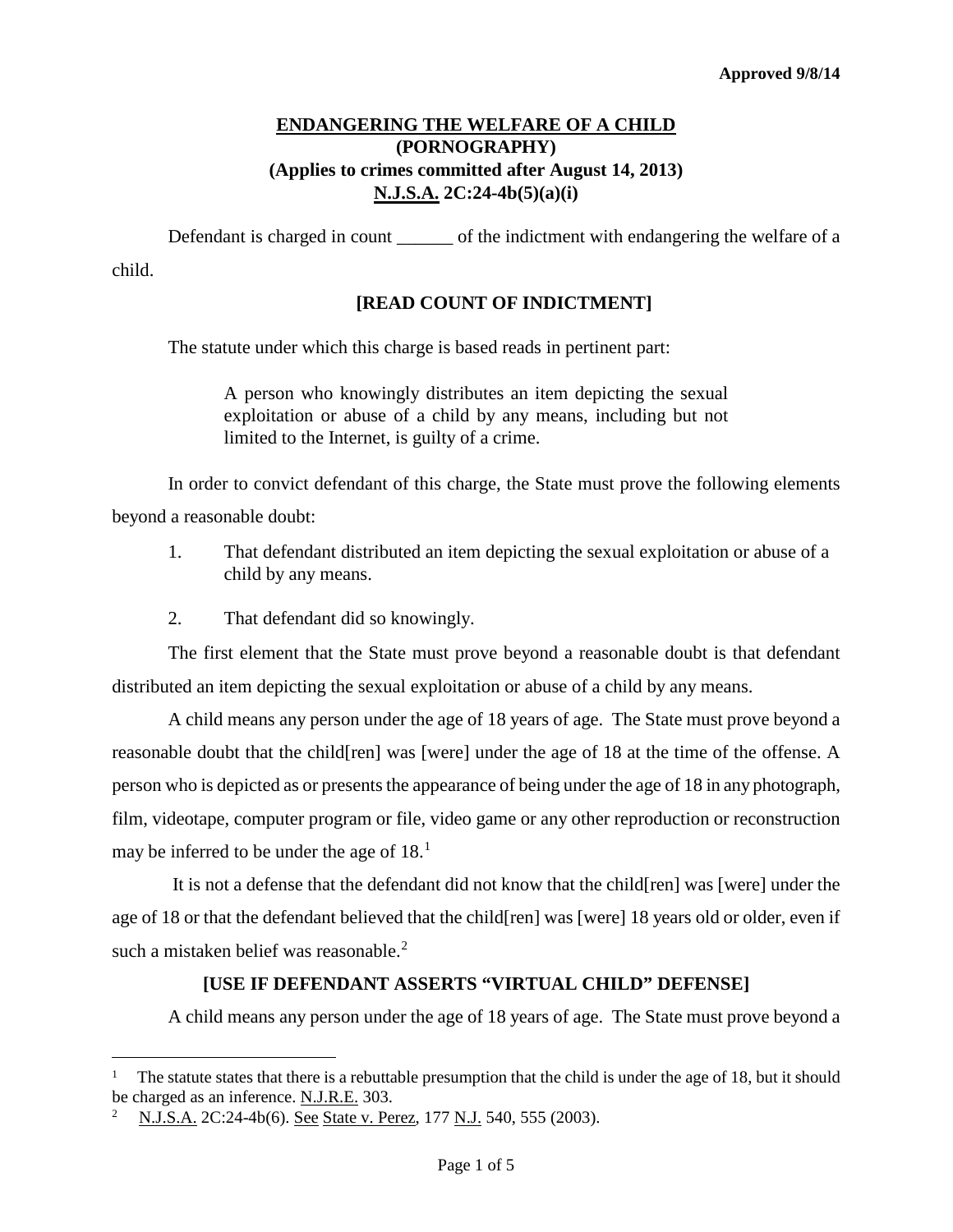reasonable doubt that the [child][children] [was] [were] under the age of 18 at the time of the offense. Moreover, the State must prove beyond a reasonable doubt that the images in question were of [a] real [child] [children] and that defendant knew that the images were of [a] real  $[child][children]$ <sup>[3](#page-1-0)</sup> A person who is depicted as or presents the appearance of being under the age of 18 in any photograph, film, videotape, computer program or file, video game or any other reproduction or reconstruction may be inferred to be under the age of 18.[4](#page-1-1)

It is not a defense that the defendant did not know that the [child][children] [was] [were] under the age of 18 or that the defendant believed that the [child][children] [was] [were] 18 years old or older, even if such a mistaken belief was reasonable.<sup>[5](#page-1-2)</sup>

# **[RESUME MAIN CHARGE]**

Distribute means to sell, or to manufacture, give, provide, lend, trade, mail, deliver, publish, circulate, disseminate, present, exhibit, display, share, advertise, offer, or make available via the Internet or by any other means, whether for pecuniary gain or not. It also includes an agreement<sup>[6](#page-1-3)</sup> or attempt<sup>[7](#page-1-4)</sup> to distribute. The Internet means the international computer network of both federal and non-federal interoperable packet switched data networks.

An item depicting the sexual exploitation or abuse of a child means a photograph, film, video, an electronic, electromagnetic or digital recording, an image stored or maintained in a computer program or file or in a portion of a file, or any other reproduction or reconstruction which depicts a child engaging in a prohibited sexual act or in the simulation of such an act.<sup>[8](#page-1-5)</sup> Here, the State alleges that the item was a (list item).

A prohibited sexual act means:

# **[CHOOSE APPROPRIATE]**

*sexual intercourse*, which is penetration, however slight, of the vagina by a penis.<sup>[9](#page-1-6)</sup> *anal intercourse*, which is penetration, however slight, into the anus.<sup>[10](#page-1-7)</sup>

State v. May, 362 N.J. Super. 572, 588 (App. Div. 2003). Ĩ.

<span id="page-1-1"></span><span id="page-1-0"></span><sup>&</sup>lt;sup>4</sup> The statute states that there is a rebuttable presumption that the child is under the age of 18, but it should be charged as an inference. N.J.R.E. 303.

<span id="page-1-2"></span><sup>&</sup>lt;sup>5</sup> N.J.S.A. 2C:24-4b(6). See State v. Perez, 177 N.J. 540, 555 (2003).

<span id="page-1-3"></span><sup>&</sup>lt;sup>6</sup> If the State is alleging an agreement to distribute, the court should charge the jury on conspiracy.

<span id="page-1-4"></span><sup>7</sup> If attempt is alleged, use the Model Jury Charge on Attempt.

<span id="page-1-5"></span><sup>8</sup>  $rac{8}{9}$  See N.J.S.A. 2C:24-4b(1).

<span id="page-1-6"></span>Hice v. State, 593 S.W.2d 57, 64 (Ark. 1980) and cases cited there.

<span id="page-1-7"></span><sup>10</sup> State v. Gallagher, 286 N.J. Super. 1, 13 (App. Div. 1995), certif. denied, 146 N.J. 569 (1996).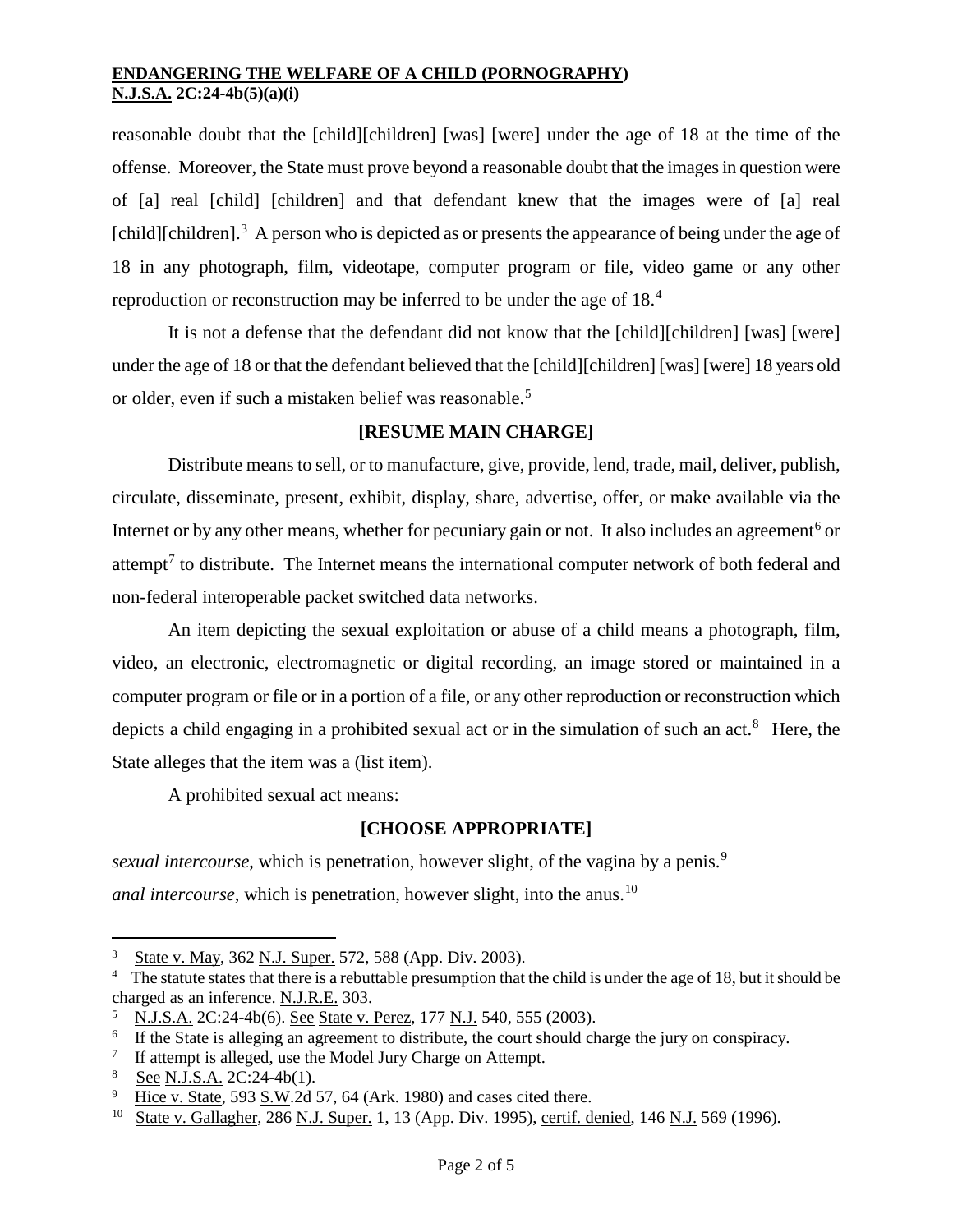*masturbation*, which is stimulation of the genitals.<sup>[11](#page-2-0)</sup>

*bestiality*, which is a sexual connection between a person and an animal.<sup>12</sup>

sadism, which is sexual gratification dependent largely on the infliction of pain on others.<sup>[13](#page-2-2)</sup>

*masochism*, which is sexual gratification dependent largely on the infliction of physical or mental abuse on the person.<sup>[14](#page-2-3)</sup>

*fellatio*, which is oral contact with the male sexual organ.<sup>[15](#page-2-4)</sup>

*cunnilingus*, which is oral contact with the female sex organ.<sup>[16](#page-2-5)</sup>

*nudity*, if depicted for the purpose of sexual stimulation or gratification of any person who may view such depiction.

*vaginal intercourse*, which is the penetration of the vagina, or **[where appropriate]** of the space between the labia majora or outer lips of the vulva.<sup>[17](#page-2-6)</sup>

*sexual penetration*, which is insertion of the hand, finger or object into the anus or vagina, either by the defendant or on the defendant's instructions.<sup>[18](#page-2-7)</sup>

*sexual contact*, which is an intentional touching by the victim or defendant, either directly or through clothing, of the victim's or defendant's intimate parts for the purpose of degrading or humiliating the victim or sexually arousing or sexually gratifying the defendant.<sup>[19](#page-2-8)</sup>

The second element that the State must prove beyond a reasonable doubt is that defendant

<span id="page-2-0"></span><sup>&</sup>lt;sup>11</sup> People v. Lamb, 90 Cal. Rptr. 2d 565, 576 (Ct. App. 1999). Ĩ.

<span id="page-2-1"></span><sup>12</sup> State v. Bonynge, 450 N.W.2d 331, 338 (Minn. Ct. App. 1990).

<span id="page-2-2"></span><sup>13</sup> Ex Parte Anderson, 902 S.W.2d 695, 700 (Tex. Ct. App. 1995).

<span id="page-2-3"></span><sup>14</sup> Id. at 700.

<span id="page-2-4"></span><sup>&</sup>lt;sup>15</sup> State in the Interest of S.M., 284 N.J. Super. 611, 616-19 (App. Div. 1995).

<span id="page-2-5"></span><sup>&</sup>lt;sup>16</sup> State v. Fraction, 206 N.J. Super. 532, 535-36 (App. Div. 1985), certif. denied, 104 N.J. 434 (1986).

<span id="page-2-6"></span><sup>&</sup>lt;sup>17</sup> See State v. J.A., 337 N.J. Super. 114 (App. Div. 2001). The Appellate Division upheld the charge given by the trial court in that case which included the following language which can be used if the circumstances of the specific case are appropriate: "This means that if you find from all of the evidence presented beyond a reasonable doubt that there was [penile] penetration to the outer area of the vaginal opening, what is commonly referred to as the vaginal lips, that is sufficient to establish penetration under the law."

<span id="page-2-7"></span><sup>&</sup>lt;sup>18</sup> N.J.S.A. 2C:24-4b(1)(j) refers to "[a]ny act of sexual penetration or sexual contact as defined in N.J.S. 2C:14-1." Every other act of "penetration" referred to in N.J.S.A. 2C:14-1, except for vaginal intercourse, is set forth in the definition of prohibited sexual act.

<span id="page-2-8"></span><sup>&</sup>lt;sup>19</sup> N.J.S.A. 2C:14-1d. See State v. J.A., 337 N.J. Super. 114 (App. Div. 2001). The Appellate Division upheld the charge given by the trial court in that case which included the following language which can be used if the circumstances of the specific case are appropriate: "This means that if you find from all of the evidence presented beyond a reasonable doubt that there was [penile] penetration to the outer area of the vaginal opening, what is commonly referred to as the vaginal lips, that is sufficient to establish penetration under the law."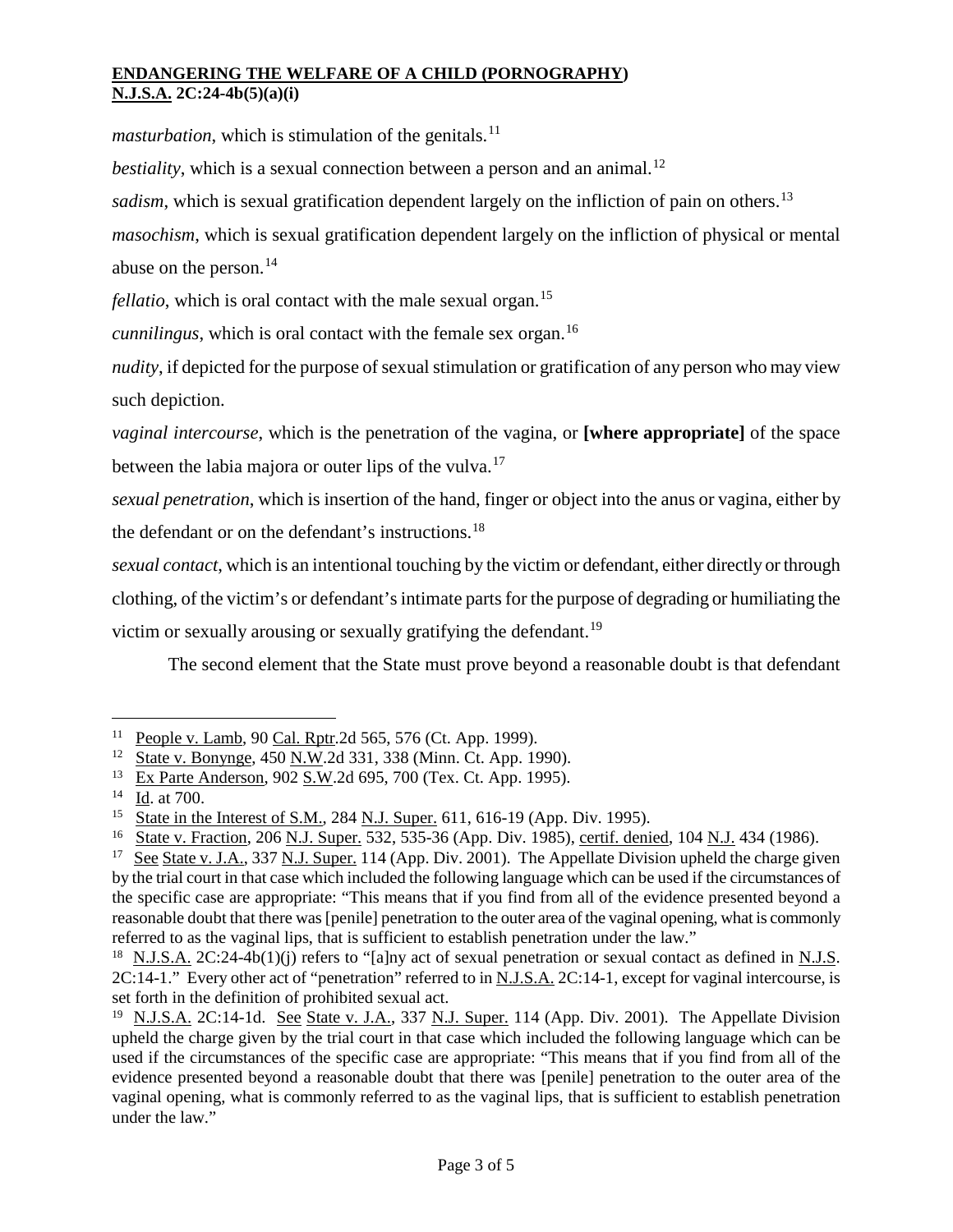acted knowingly. A person acts knowingly with respect to the nature of his/her conduct or the attendant circumstances if he/she is aware that the conduct is of that nature or that such circumstances exist or the person is aware of a high probability of their existence. A person acts knowingly with respect to a result of the conduct if he/she is aware that it is practically certain that the conduct will cause a result. "Knowing," "with knowledge," or equivalent terms have the same meaning.

Knowledge is a condition of the mind. It cannot be seen and can only be determined by inference from defendant's conduct, words or acts. A state of mind is rarely susceptible of direct proof but must ordinarily be inferred from the facts. Therefore, it is not necessary that the State produce witnesses to testify that an accused said that he/she had a certain state of mind when he/she did a particular thing. It is within your power to find that such proof has been furnished beyond a reasonable doubt by inference which may arise from the nature of his/her acts and conduct and from all he/she said and did at the particular time and place and from all surrounding circumstances established by the evidence.

If you find that the State has proven each element beyond a reasonable doubt, then you must find defendant guilty. If you find that the State has failed to prove any element beyond a reasonable doubt, then you must find defendant not guilty.

# **[CHARGE THE FOLLOWING IF THE STATE ALLEGES THAT THERE WERE 25 OR MORE ITEMS DEPICTING THE SEXUAL EXPLOITATION OR ABUSE OF A CHILD]**

If you have found defendant guilty of the offense, you must go on to decide whether the State has proven beyond a reasonable doubt that defendant distributed 25 items or more depicting the sexual exploitation or abuse of a child. Each depiction of the sexual exploitation or abuse of a child is considered a separate item and each individual distribution of an item depicting the sexual exploitation or abuse of a child is considered a separate item, whether the act or acts of distribution were to the same person or several persons or occurred at different times<sup>[20](#page-3-0)</sup> (so long as each individual act was committed during the statute of limitations).

If you find that the State has proven beyond a reasonable doubt that there were 25 or more

<span id="page-3-0"></span>The statute requires that these acts for aggregation purposes occur within the applicable statute of limitations. If this is an issue, the jury charge should indicate that the jury is to find that the acts occurred within a specified period of time. Ĩ.